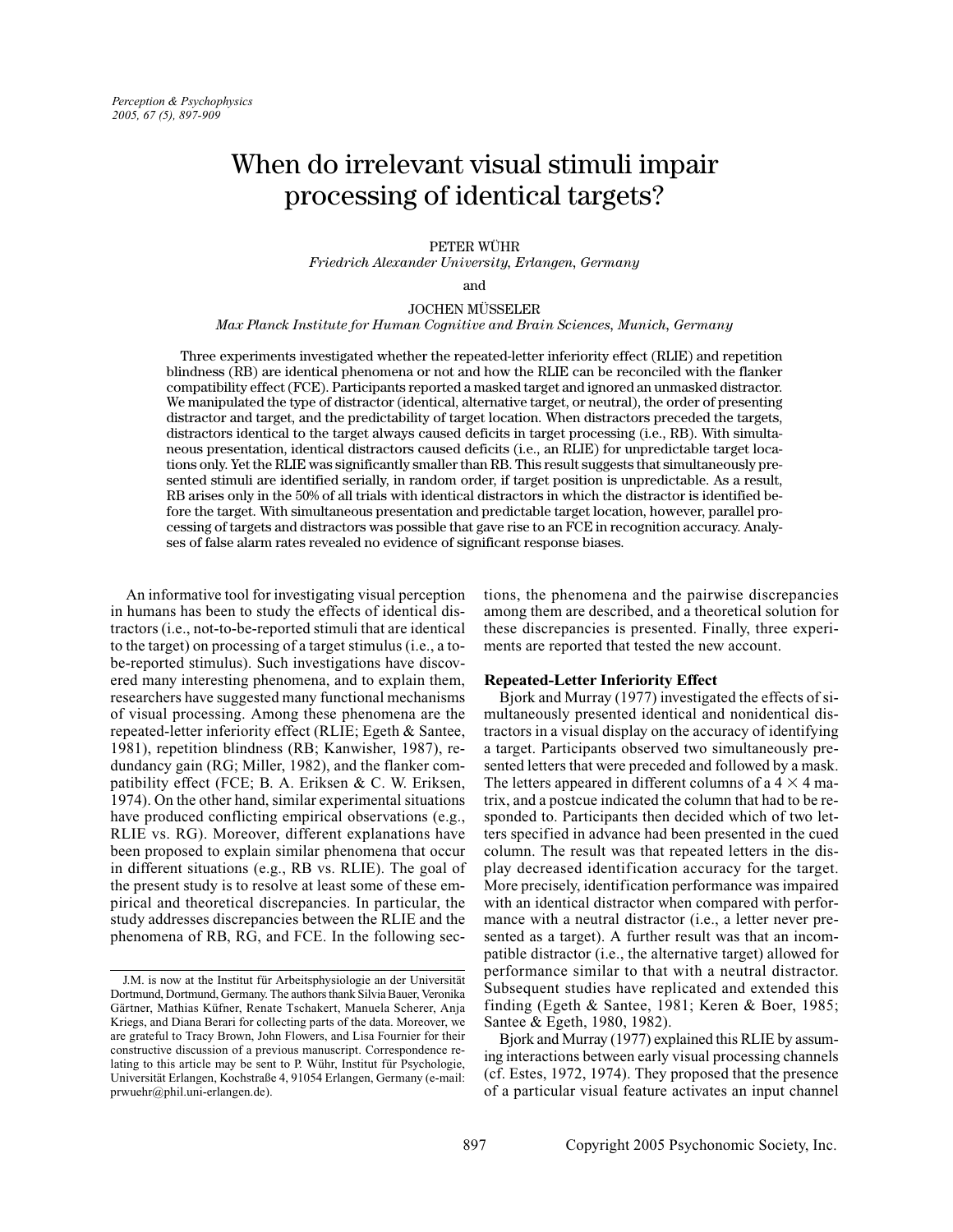that leads to a corresponding feature detector (or code). Furthermore, excitation of a channel was assumed to inhibit other channels—particularly those leading to the same feature detector. In other words, identical distractors impair target processing because distractor processing inhibits the channels leading to the same feature detector more strongly than channels leading to different feature detectors.

# **Repetition Blindness**

Usually, the RLIE is investigated via experiments in which a single target is shown simultaneously with one or more distractors. In contrast, many other studies have used rapid serial visual presentation (RSVP). In an RSVP experiment, participants observe a sequence of stimuli presented in rapid succession at the same location. If participants have to report the stimulus sequence in the correct order, an interesting result is that repeated stimuli (i.e., the second instance from a pair of identical stimuli, e.g., A B C B E) are less likely to be reported than unrepeated stimuli (e.g.,  $A B C D E$ ). This phenomenon, called repetition blindness, has been found for different pairs of identical visual stimuli, including words (Kanwisher, 1987), letters (Kanwisher, 1991), digits (Bavelier & Potter, 1992), and color patches (Kanwisher, 1991). Yet, for RB to occur, the stimulus onset asynchrony (SOA) between repeated stimuli must not exceed 500 msec (Chun, 1997; Kanwisher, Kim, & Wickens, 1996).

The most influential explanation for RB is the token individuation model (Epstein & Kanwisher, 1999; Kanwisher, 1987; for alternative explanations, see Armstrong & Mewhort, 1995; Fagot & Pashler, 1995; Luo & Caramazza, 1995, 1996). The token individuation model distinguishes between two forms of visual representations, types and tokens, and two processes operating on these representations, type activation and token individuation. A visual *type* is the representation of a stimulus category in long-term visual memory. A visual token is the representation of a specific instance of a stimulus in space and time. When a stimulus is presented, the corresponding type is activated automatically. However, before a stimulus becomes reportable, an activated type must be linked to an episodic token—that is, the token has to be individuated. According to the token individuation model, RB occurs because only one token can be linked to a type at a time.

Given the obvious similarity between the RLIE and RB, the question arises whether these effects are produced by the same or by different mechanisms. Sometimes the RLIE has been presented as a case of RB without any further explanation (e.g., Park & Kanwisher, 1994). Yet there are substantial methodological differences between the two paradigms. RB usually occurs when two identical visual stimuli are presented serially at the same location and participants must report both stimuli. Therefore, RB is attributed to a processing bottleneck that exclusively impairs identification of the repeated stimulus. In contrast, the RLIE usually occurs when two stimuli are presented at different locations and participants have to report only one of them. Therefore, the RLIE has been attributed to a deficit in parallel processing of identical stimuli that affects the processing of all stimuli equally (cf. Bjork & Murray, 1977; Santee & Egeth, 1980).

There have been demonstrations of RB with stimuli presented simultaneously at different locations (e.g., Kanwisher et al., 1996; Luo & Caramazza, 1996). However, in these studies, participants were instructed to report the stimuli in a particular order (e.g., clockwise in the Luo and Caramazza, 1996, study), which most likely induced a corresponding order of processing. Moreover, several studies have tested whether RB occurs when participants have to report only one item (e.g., the last stimulus) from a series of stimuli. Under these conditions, both repetition priming (Kanwisher, 1987, Experiment 3) and RB (Kanwisher & Potter, 1990, Experiment 6) have been observed. The reason for these discrepant results is unclear.

# **Flanker Compatibility Effect** and Redundancy Gain

Charles Eriksen and his colleagues (e.g., B. A. Eriksen & C. W. Eriksen, 1974) were also interested in the questions of whether and how adjacent distractors affect the identification of targets when the target appears at a known location in the visual field. In a typical Eriksen task, several letters are presented simultaneously. The target letter always appears in the central position. Two possible target letters are assigned to the left response key (e.g.,  $A$  and  $B$ ), and two are assigned to the right response key (e.g., C and D). Distractors (or "flankers") occupy the adjacent locations. In different conditions, distractors are identical to the target (e.g.,  $A \, A \, A$ ), response compatible (e.g.,  $B \land B$ ), response incompatible (e.g.,  $C \land A$ C), or neutral (e.g.,  $E A E$ ; the letter  $E$  is not assigned to one of the response keys). The main dependent variable is reaction time (RT) to the target.

When compared with a baseline condition in which the target appears alone, identical distractors do not seem to affect RTs to target stimuli. In contrast, compatible distractors seem to produce some interference (i.e., slower RTs), whereas incompatible distractors produce much interference (e.g., B. A. Eriksen & C. W. Eriksen, 1974; C. W. Eriksen & B. A. Eriksen, 1979; Miller, 1991). These effects decrease as the spatial distance between the target and the distractors increases (e.g., B. A. Eriksen & C. W. Eriksen, 1974; Flowers & Wilcox, 1982). Usually, the different conditions produce similar effects both in RTs and in error rates (accuracy). When compared with a different baseline condition in which neutral distractors accompany the target, identical and compatible distractors facilitate performance, whereas incompatible distractors impair performance (cf. Kinchla, 1992). The neutral-distractor condition appears to be a more adequate baseline condition than the target-alone condition because the former condition produces the same "filtering costs" (Kahneman, Treisman, & Burkell, 1983) as the critical conditions.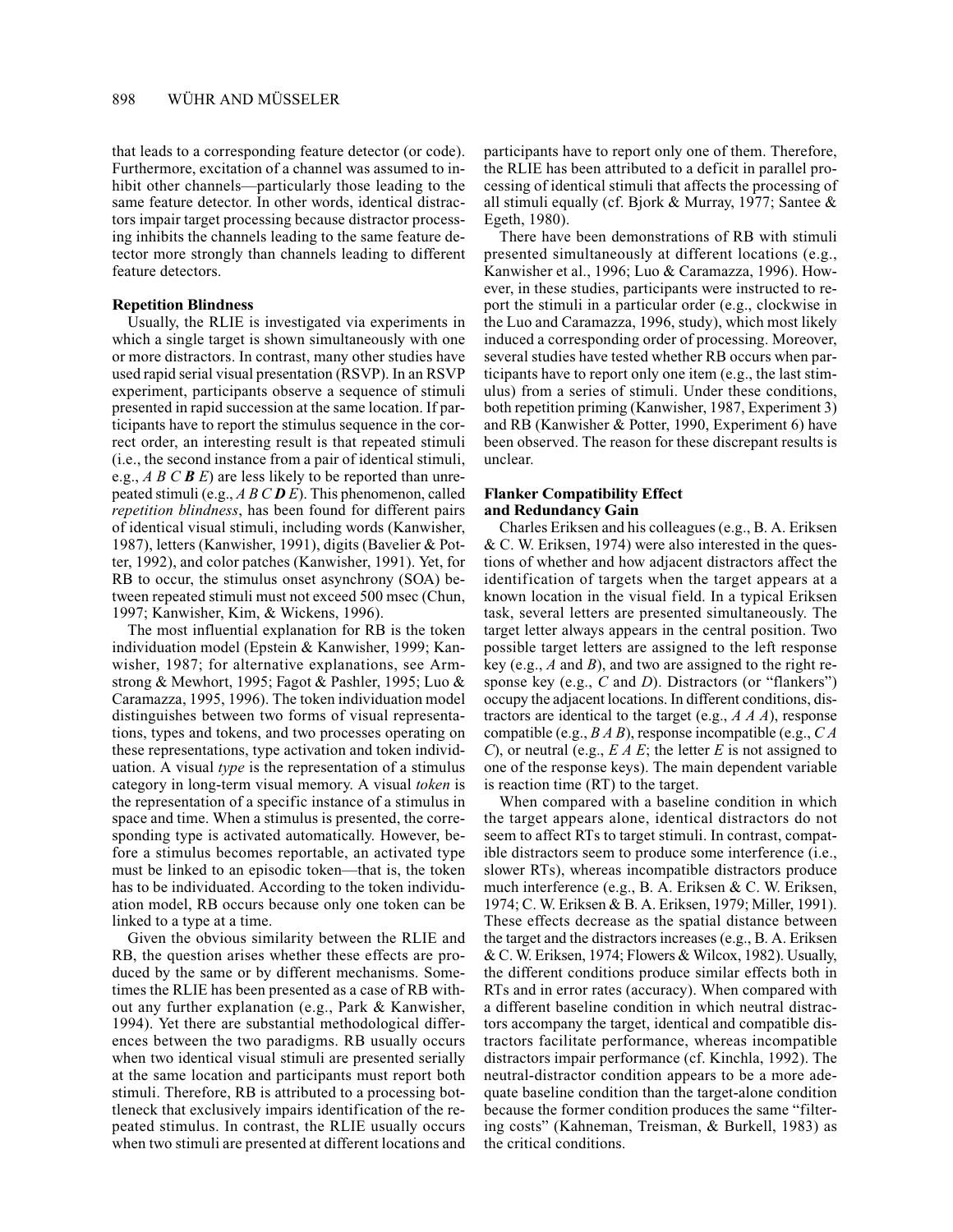Usually the described pattern of results is explained by assuming limits in focusing spatial attention, in combination with effects of response priming and response competition. According to C. W. Eriksen and colleagues (e.g., C. W. Eriksen & Schultz, 1979), participants focus their attentional resources upon the target position in advance. Yet because the focus of attention cannot be restricted to very small areas, irrelevant stimuli that are located close enough to the target will be processed in parallel with the target. The effects of different distractor types are explained in the following way (cf. Fournier & Eriksen, 1990; Kinchla, 1992; Taylor, 1977): Incompatible distractors produce interference because they activate a conflicting response code (response competition). Compatible distractors produce facilitation because they activate the same response code as the target. Identical distractors (sometimes) produce more facilitation than compatible distractors because identical distractors activate both the same perceptual and response codes as the target. The facilitatory effect of identical targets is sometimes called *redundancy gain* (e.g., Miller, 1982). In the following discussion, we refer to both the facilitatory effects of identical distractors and the inhibitory effects of incompatible distractors as the flanker compatibility effect.

The FCE obviously conflicts with the RLIE (cf. C. W. Eriksen & B. A. Eriksen, 1979). In particular, both effects have been explained on the basis of the assumption that distractors and target are processed in parallel. Yet parallel processing of identical targets produces interference in one case, whereas parallel processing of identical targets produces facilitation in the other. Three attempts have been made to resolve this contradiction. As a first attempt, Bjork and Murray (1977; Santee & Egeth, 1982) proposed that RTs and accuracy might not measure the same aspects of visual (letter) recognition. In particular, the idea is that under data-limited conditions (*i.e.*, masking), "accuracy frequently appears to be sensitive to early perceptual interference between target and noise items, whereas RT appears to be sensitive to later processes involved in response interference" (Santee & Egeth, 1982, p. 499).

C. W. Eriksen and colleagues made a different attempt to solve this conflict. They suggested that the RLIE does not arise from perceptual interference, but from a response bias (C. W. Eriksen, Morris, Yeh, O'Hara, & Durst, 1981). The authors argued that participants in the Bjork and Murray task might notice that different distractors accompany targets more often than do identical distractors. This observation might lead participants to report a target that is different from the distractor in those trials in which only the distractor had been identified. However, deficits in perceiving identical stimuli that are presented simultaneously have also been observed in tasks in which this "distractor-opposite bias" is very unlikely to occur (e.g., Mozer, 1989).

A third attempt to reconcile the RLIE and the FCE was made by Keren and Boer (1985). These authors focused on a further methodological difference between the Eriksen task and the Bjork and Murray task. In the former task, participants always know the target position in advance, which is not the case in the latter task. To investigate the role of positional knowledge, Keren and Boer presented two (identical or nonidentical) stimuli simultaneously under data-limited conditions and measured the accuracy of target identification. They gave participants advance information, however, about the target position. When target position was indicated by precues, no difference between identical and nonidentical distractors was observed (i.e., the RLIE had disappeared). Moreover, when target position was predictable, because the target always appeared at the same location, identical distractors produced facilitation, whereas incompatible distractors (i.e., the alternative target) produced interference. To explain their results, Keren and Boer suggested that participants can focus attentional resources on a predictable target position, which eliminates the effects of distractors on perceptual processing of the target. The problem with this account is that it does not explain the observation of redundancy gains.

## **Two Conflicts and a Possible Solution**

The RLIE presents a challenge for researchers on visual perception. On one hand, the RLIE closely resembles RB, but the corresponding explanations are contradictory. The RLIE is explained on the assumption that two identical stimuli can be *identified* in parallel, giving rise to mutual (symmetrical) interactions between processing of each stimulus. In contrast, the token individuation model assumes that parallel identification of two identical stimuli is impossible (e.g., Epstein  $& Kan$ wisher, 1999). Further discrepancies arise between the RLIE and the FCE. The RLIE has been claimed to represent inhibitory effects that occur when identical stimuli are processed in parallel (cf. Bjork & Murray, 1977). In contrast, the FCE has been claimed to consist of both facilitation, when identical (and compatible) stimuli are processed in parallel, and interference, when incompatible stimuli are processed in parallel. How can these discrepancies be resolved?

We propose a solution that rests on the assumption that the RLIE arises—as does RB—when two identical stimuli are identified serially. In the Bjork and Murray task, participants do not know in advance which of two stimuli will be the target. Therefore, they identify both the distractor and the target, and we assume that identification proceeds serially in random order. This means that participants identify the distractor before the target in approximately one half of the trials, and they identify the target before the distractor in the other half. Furthermore, we assume that RB arises in the 50% of trials in which an identical distractor is identified before the target, but not when the target is identified before an identical distractor.

Our account makes several predictions that are tested in three experiments. The first prediction is that considerably more RB should result for situations in which the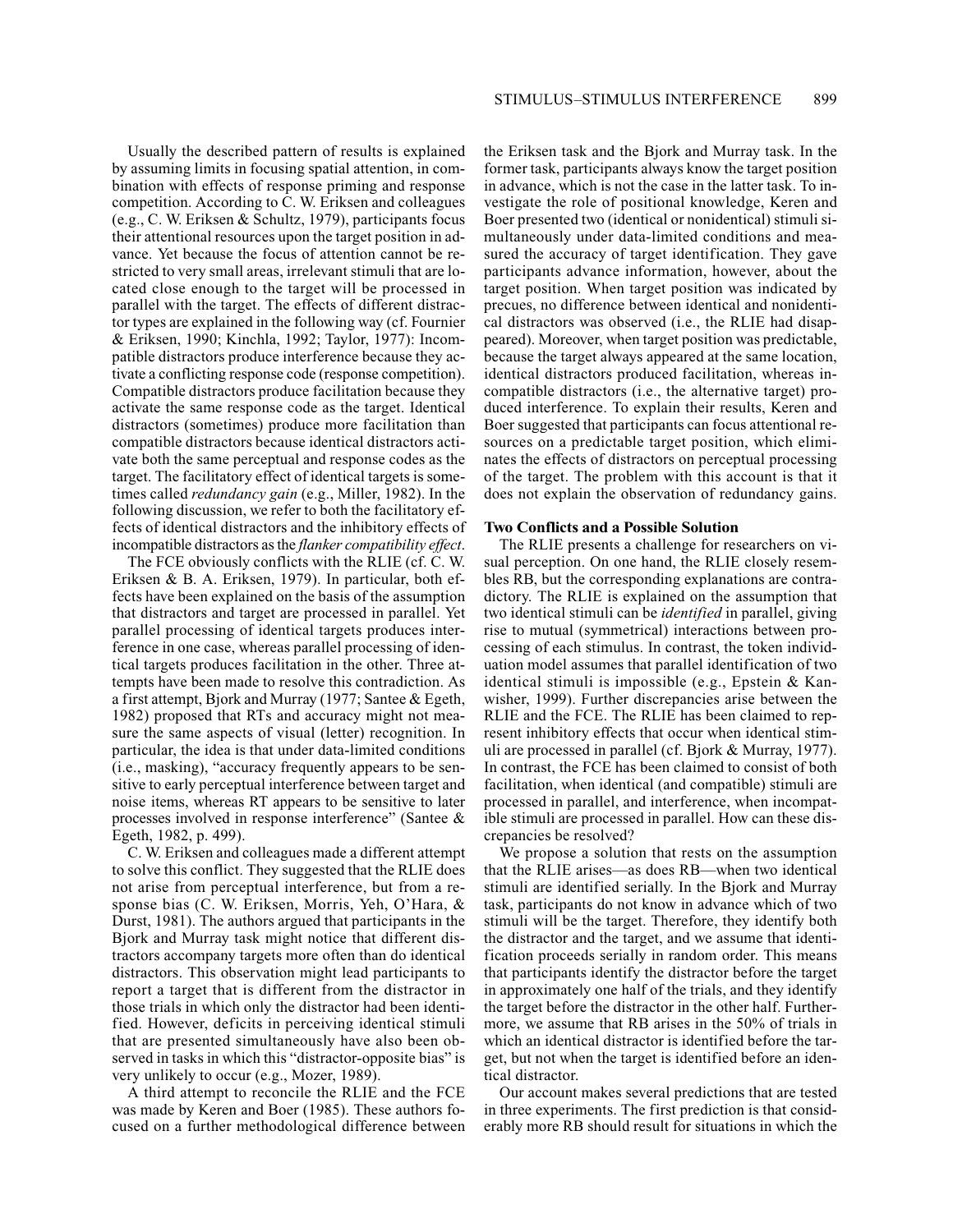distractor is always identified before the target. This hypothesis is tested in Experiment 1. The second prediction is that a predictable target location should eliminate the RLIE (RB) with simultaneously presented distractors and produce an FCE in identification accuracy instead (cf. Keren & Boer, 1985). However, a predictable target location might not eliminate RB from identical distractors that precede the target, because the distractor might automatically grab attention and hence affect target processing. The latter predictions are tested in Experiments 2 and 3.

Finally, we would like to stress two implications of our account for the RLIE. First, our assumption is that the RLIE does not arise from a response bias, as was suggested by C. W. Eriksen and colleagues, but rather from interference between overlapping processing of two stimuli. This means that the RLIE should still occur when the distractor-opposite bias described above is unlikely to occur. This was the case in Experiments 1 and 2. Moreover, these experiments explicitly tested for possible response biases. Second, identification accuracy for masked stimuli should be equally sensitive to perceptual interference and response competition—a prediction that contrasts with previous claims (e.g., Santee & Egeth, 1982).

# **EXPERIMENT 1**

This experiment had two goals. The first was to test our interpretation of the RLIE. According to this account, the RLIE occurs with concurrent presentation of two identical stimuli at unpredictable target locations, because participants identify target and distractor serially and in random order. As a result, an identical distractor is assumed to produce  $RB (= RLIE)$  for the target in the 50% of all trials with identical distractors in which the distractor is identified before the target. In the remaining half of the trials, though, the distractor should not impair target identification. If this idea is correct, RB (*i.e.*, RLIE) with simultaneous presentation should be significantly less than RB in a situation in which the distractor is presented before the target. In the latter case, a single distractor should almost always be identified successfully before the actual target appears, and RB should arise in almost every trial with identical distractors.

In each trial of Experiment 1, two stimuli were presented at different locations on a computer screen. The two stimuli were either identical or different (*i.e.*, incompatible). A mask that followed one of the stimuli served as a postcue indicating the target position. Importantly, as in Bjork and Murray's (1977) study, the target position was not predictable. Besides varying the type of distractor, the order of presenting the target and the distractor was also varied. The distractor appeared either 280 msec before, simultaneously with, or 280 msec after the target. In the distractor-before-target condition, we expected large RB effects—that is, more identification errors (*i.e.*, confusion errors and misses; see below)—

with identical in comparison with nonidentical distractors. Because the first stimulus might be the target, it should always be identified, and identical distractors should almost always produce RB for subsequently presented targets. The simultaneous-presentation condition is equivalent to Bjork and Murray's task. In this case, we also expected RB (i.e., RLIE), but this effect should be considerably smaller than in the distractor-before-target condition because, in the simultaneous-presentation condition, RB should only result for the 50% of trials with identical distractors in which the distractor is identified before the target. Finally, in the distractor-after-target condition, we expected no difference in the effects of identical and nonidentical distractors.

The second goal of Experiment 1 was to investigate the role of response bias for the RLIE. According to C. W. Eriksen et al. (1981), the RLIE originates from a distractor-opposite bias. Participants may be inclined to report the alternative target more frequently when they have actually only identified the distractor. In Experiment 1, we tried to prevent response bias in two ways: First, distractors were equally often identical and nonidentical to the target. Second, besides reporting one of the two targets, participants could also report that they have not seen a stimulus. Both precautions should prevent the occurrence of a response bias. Yet because such a bias might have already existed before our experiment, we tried to measure the bias directly. Therefore, in one third of the trials, a distractor but no target was presented. The correct response was to report "no target presented," but false alarms were possible. If participants' judgments are related to the identity of the distractor in perceptually unclear situations, then this bias should show up in false alarm rates. A higher percentage of distractor-incongruent than of distractor-congruent false alarms, for example, might indicate the presence of a distractor-opposite bias.

## **Method**

**Participants.** Twenty volunteers (11 female) participated in the experiment. They ranged from 15 to 46 years in age (mean age  $=$ 26). All participants of the present and the subsequent experiments reported to have normal or corrected-to-normal vision and were paid  $\in 6.15$  for participation in the experiment.

Apparatus and Stimuli. The experiments were run on an Apple Macintosh computer with MacProbe. Visual stimuli were presented on a 17-in. monitor with a screen refresh rate of 75 Hz and a luminance of 40 cd/m<sup>2</sup>. Perceptual judgments were collected with the mouse. The experiment was carried out in a dimly lit and soundproof chamber.

The visual stimuli can be described as small diamonds with limbs at the top and bottom (see Figure 1). The main axis of one stimulus was oriented from the lower left to the upper right, whereas the main axis of the second stimulus was oriented from the upper left to the lower right. From a viewing distance of 50 cm, these stimuli subtended about 0.8° of visual angle horizontally and 1.6° vertically. The mask consisted of randomly arranged lines having the same diagonal orientation as the components of the stimuli and subtended  $1.0^{\circ} \times 2.0^{\circ}$  of visual angle. All visual stimuli were displayed in black on a white background. Stimuli were presented 1.6° above and 1.6° below the fixation point.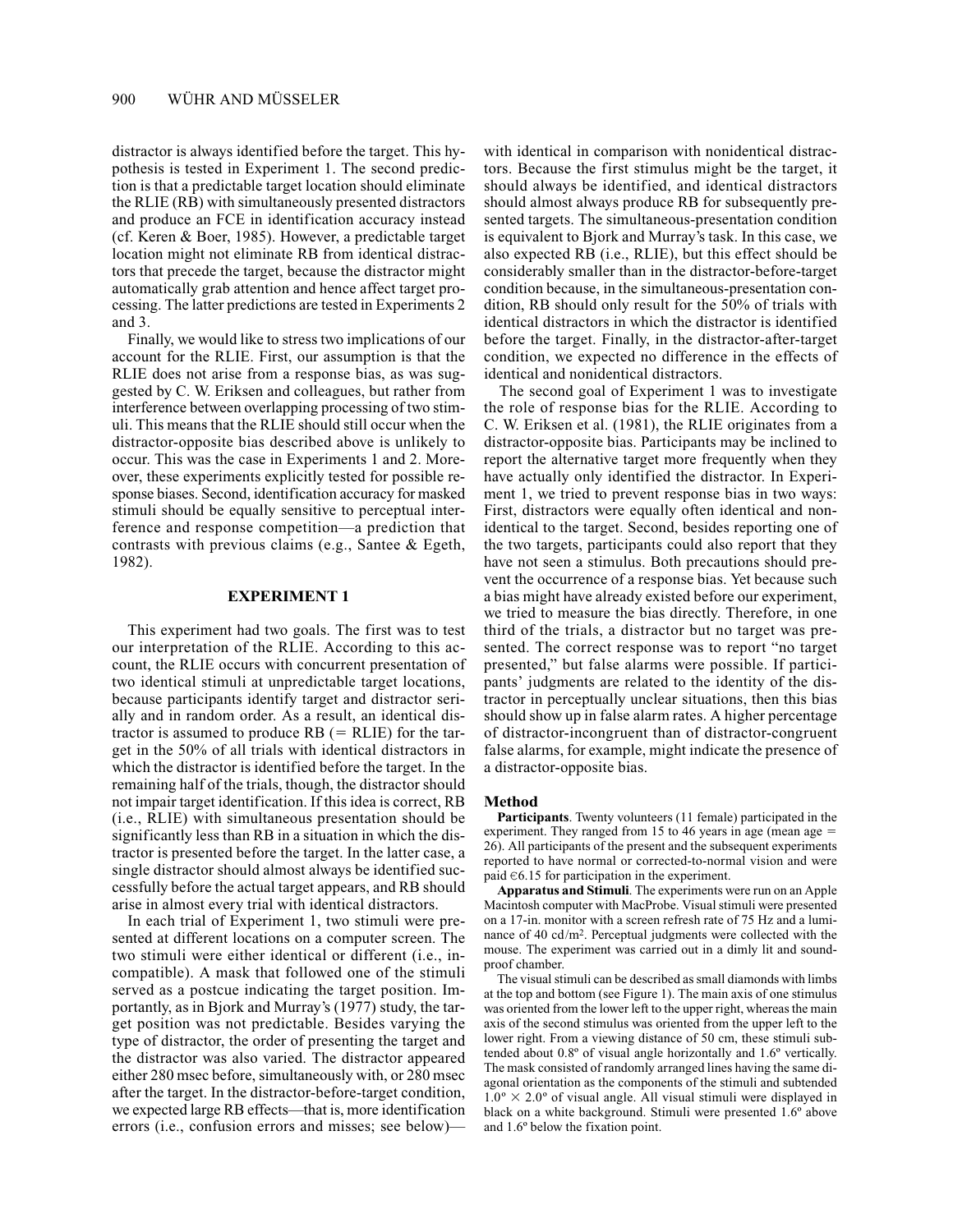

Figure 1. Examples for experimental conditions, in which the distractor appears above and the target below fixation (A) with an identical distractor, (B) with a nonidentical (incompatible) distractor, (C) with only a distractor but no target, and (D) with a neutral distractor (which was used only in Experiment 3).

Procedure. An experimental trial started with the presentation of the fixation cross at the screen center; the cross remained on the screen until the end of the trial. In the distractor-before-target condition, the distractor appeared 1 sec after the onset of the fixation cross, either above or below fixation. The target appeared 280 msec later at the opposite location. In the simultaneous-presentation condition, both the distractor and the target appeared 1 sec after the onset of the fixation cross, one stimulus above and the other below the fixation cross. In the *distractor-after-target* condition, the target appeared 1 sec after the onset of the fixation point, either above or below fixation, and the distractor appeared 280 msec later at the opposite location. In each condition, the target stimulus appeared for an individually adjusted presentation time (see below) and was then replaced by a mask, which remained for 1 sec. The distractor and the mask disappeared simultaneously. In one third of the trials of each condition, however, no target was presented. In these cases, the mask was presented alone.

Half a second after the offset of mask and distractor, the judgment screen appeared. The judgment screen showed the two possible targets and a "0" on the horizontal meridian of the screen. These stimuli changed their relative positions randomly from trial to trial. The participants had to report the identity of the masked stimulus in the last trial by clicking on the corresponding symbol with the mouse. For each of the two possible target stimuli, the corresponding symbol had to be chosen, whereas the "0" had to be chosen if no target stimulus had been detected. The instruction stressed the fact that there was no systematic relationship between the unmasked distractor and the masked target, and the participants were told to guess if uncertain about the identity of the target.

When no error had occurred, the next trial started with a delay of 1 sec after a response. If participants had reported the wrong stimulus, a corresponding error message occurred for one additional second. There were three possible errors and, hence, three corresponding messages. If a target had been presented and the participant reported the alternative stimulus, this error was termed a confusion error, and the message was "You chose the wrong stimulus!" If a target had been presented and the participant reported the "0," this error was termed a *miss*, and the message was "You missed a stimulus!" Finally, if no target had been presented and the participant reported one of the stimuli, this error was termed a false alarm, and the message was "No stimulus presented!" After each block, the participants were informed about the percentage of error-free trials.

To avoid ceiling or floor effects, the presentation time for the target stimuli was adjusted to achieve 75% performance accuracy, separately for each SOA condition. The following staircase procedure was used: After each experimental block, the presentation time was decreased by one screen refresh (13 msec) if the percentage of correctly identified targets was above 90%. It was increased by one refresh if performance was below 60%.

The experimental phase contained 13 blocks of 36 trials (2 distractors  $\times$  3 targets  $\times$  3 SOAs  $\times$  2 repetitions), yielding a total of 468 trials. The experimental phase was preceded by a practice phase consisting of 5 blocks of 18 trials. In the first block of the practice phase, the target stimuli were always presented for 67 msec (five screen refreshes). During the following practice blocks, the presentation duration was adjusted according to the staircase procedure. The presentation durations for the three SOA conditions from the last practice block were fed into the first experimental block. The participants could take a rest whenever a block had ended. The whole experiment took about 1 hour.

**Design.** Two independent variables were crossed in a  $3 \times 3$  withinsubjects design. The first factor was the relationship between the distractor and the target, with the levels identical, nonidentical, and none (when a distractor but no target was presented). The second factor was the order of presenting the distractor and the target (or mask, when no target was presented), with the levels distractor before target, simultaneous presentation, and distractor after target. However, we planned to separately analyze the error rates for trials with and without targets. In trials containing targets, two types of errors—confusion errors and misses—could occur. These two error types were analyzed as a function of the target-distractor relationship and the presentation order. In trials without targets, only false alarms could occur. In order to test for possible response biases, false alarm rates were analyzed as a function of distractor congruency (distractor-congruent vs. distractor-incongruent) and of presentation order (mask first vs. distractor first).

# **Results**

The mean adjusted presentation times for the target were 62 msec ( $SD = 25$  msec), 76 msec ( $SD = 23$  msec), and 53 msec  $(SD = 25$  msec) for the distractor-beforetarget, simultaneous-presentation, and distractor-aftertarget conditions, respectively. A one-way analysis of variance (ANOVA) revealed significant differences among the presentation times  $[F(2,38) = 24.83, MS_{0} = 109.42,$  $p < .001$ ]. Thus, in order to achieve approximately equal levels of identification performance, participants needed different amounts of time for processing targets presented after, simultaneously with, and before the distractor.

Target-present trials. In the target-present trials, participants could make two types of errors: A confusion error was to report the alternative stimulus instead of the stimulus that had actually been presented as a target. A miss was to report the absence of an actually presented target. Figure 2 shows the observed percentages of confusion errors and misses. The percentages of misses and confusion errors were entered into separate  $2 \times 3$  ANOVAs, with target-distractor relationship (identical vs. nonidentical) and presentation order as within-subjects factors.

Overall, misses were quite rare  $(M = 4.4\%)$ . The ANOVA of misses only revealed a significant main effect of presentation order  $[F(2,38) = 8.64, MS_e = 34.84,$  $p < .01$ ]. This main effect indicates a decrease of misses  $(1.3\%)$  with simultaneous presentation in comparison with the distractor-before-target  $(6.2\%)$  and the distractorafter-target (5.8%) conditions, respectively. The main effect of target-distractor relationship  $[F(1,19) = 1.61]$ ,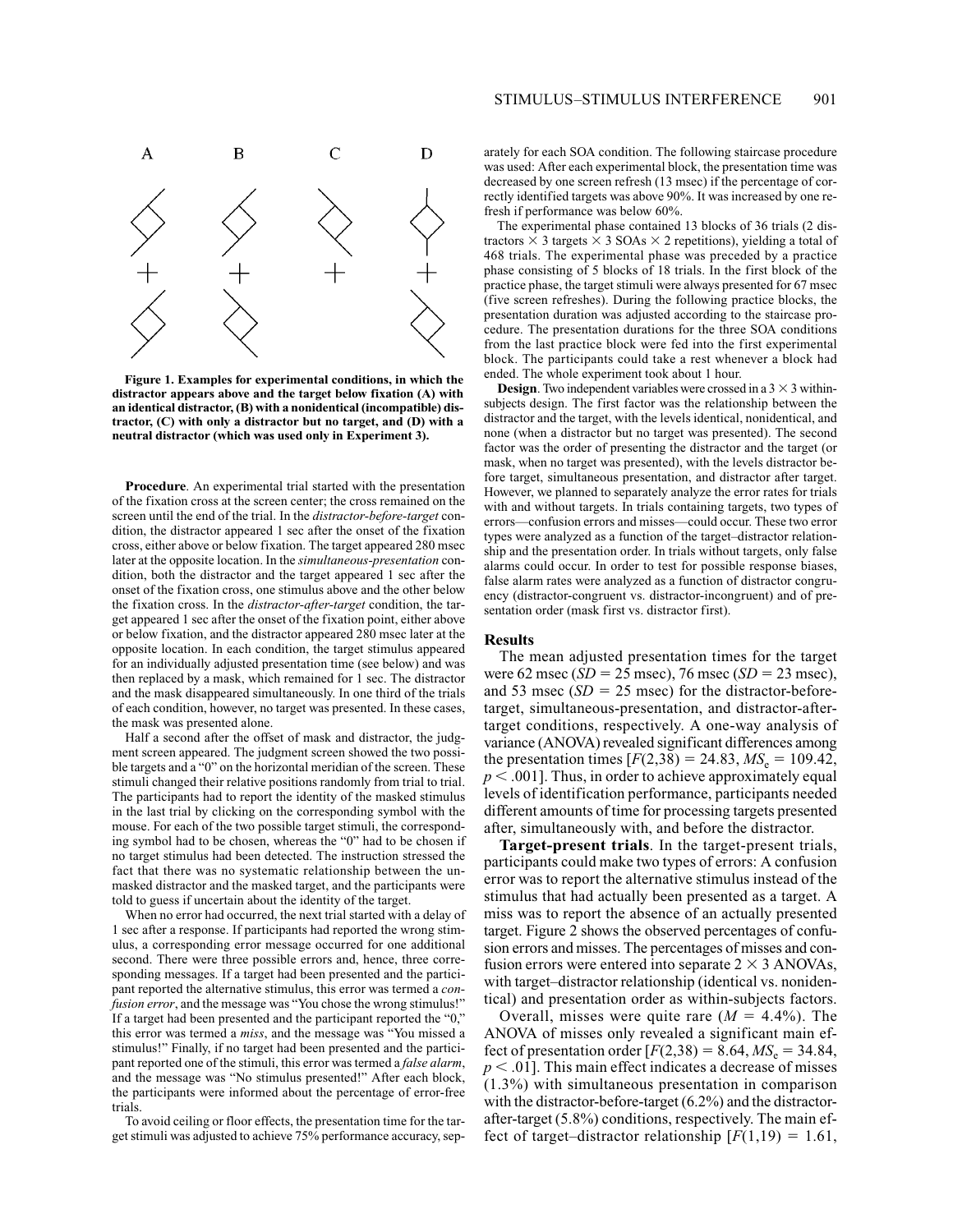

Figure 2. Results of Experiment 1 ( $N = 20$ ). Percentages of confusion errors, misses, and false alarms in identification performance, as a function of distractor type (identical or nonidentical) and presentation order. Error bars represent standard errors between participants.

 $p = .22$ ] and the two-way interaction [F(2,38) = 1.95,  $p = .16$ ] were not significant.

Confusion errors  $(20.2\%)$  were much more frequent than misses. The ANOVA of confusion errors revealed significant main effects of presentation order  $[F(2,38) =$ 5.74,  $MS_e = 55.60$ ,  $p < .01$ ] and target-distractor relationship  $[F(1,19) = 5.21, MS_e = 628.64, p < .05]$ , as well as a significant two-way interaction  $[F(2,38) = 19.62]$ ,  $MS_e = 74.35, p < .001$ . The main effect of presentation order indicates an increase of confusion errors (23.4%) with simultaneous presentation in comparison with the distractor-before-target (18.0%) and the distractor-aftertarget  $(19.1\%)$  conditions, respectively. The main effect of target-distractor relationship reflects the presence of more confusion errors with identical distractors (25.4%) than with nonidentical distractors (14.9%). Yet, as indicated by the significant interaction, this effect was in turn strongly affected by presentation order. In fact, identical distractors strongly impaired performance when they preceded the target, increasing confusion errors by 21%  $[t(19) = 4.83, p < .001]$ . With simultaneous presentation, identical distractors still impaired performance, increasing confusion errors by 13%  $[t(19) = 2.06, p =$ .05]. In contrast, identical distractors produced a nonsignificant benefit  $(3\%)$  when they followed the target  $[t(19) = 0.67, p = .51].$ 

Finally, we tested whether the perceptual impairments produced by identical distractors were different for the three order conditions. In fact, the impairment for the distractor-before-target condition  $(21\%)$  was larger than that for the simultaneous-presentation condition  $(13%)$  $[t(19) = 2.08, p = .05$  (two-tailed)]. Moreover, the latter effect was significantly different from the 3% difference for the distractor-after-target condition  $\lceil t(19) = 3.71$ ,  $p < .01$ ].

Target-absent trials. False alarms were the only possible errors in target-absent trials. Importantly, false alarms could be congruent or incongruent to the actually presented distractor and, therefore, reveal some clues about a response bias that participants might apply in perceptually unclear situations. Figure 2 shows the observed percentages of distractor-congruent and -incongruent false alarms as a function of presentation order.

False alarms ( $M = 4.3\%$ ) were nearly as frequent as misses ( $M = 4.4\%$ ). This makes sense, because both types of errors reflect participants' ability to discriminate target-present from target-absent trials. False alarms were subjected to an ANOVA, with distractor congruency and presentation order as within-subjects factors. The main effect of presentation order was significant  $[F(2,38) = 6.81, MS_e = 38.98, p < .01]$ . This main effect indicates an increase of false alarms (7.2%) with simultaneous presentation in comparison with the distractorbefore-target  $(2.3\%)$  and the distractor-after-target  $(3.5\%)$ conditions, respectively. Importantly, neither the main effect of distractor congruency  $[F(1,19) = 1.98, MS_e =$ 85.46,  $p = .18$ ] nor the two-way interaction  $[F(2,38) =$ 1.97,  $MS_e = 14.41$ ,  $p = .15$ ] was significant.

# **Discussion**

Experiment 1 had two goals. The first was to test the hypothesis that the RLIE arises from serial identification when two stimuli are presented simultaneously and target position is not predictable. In particular, we assumed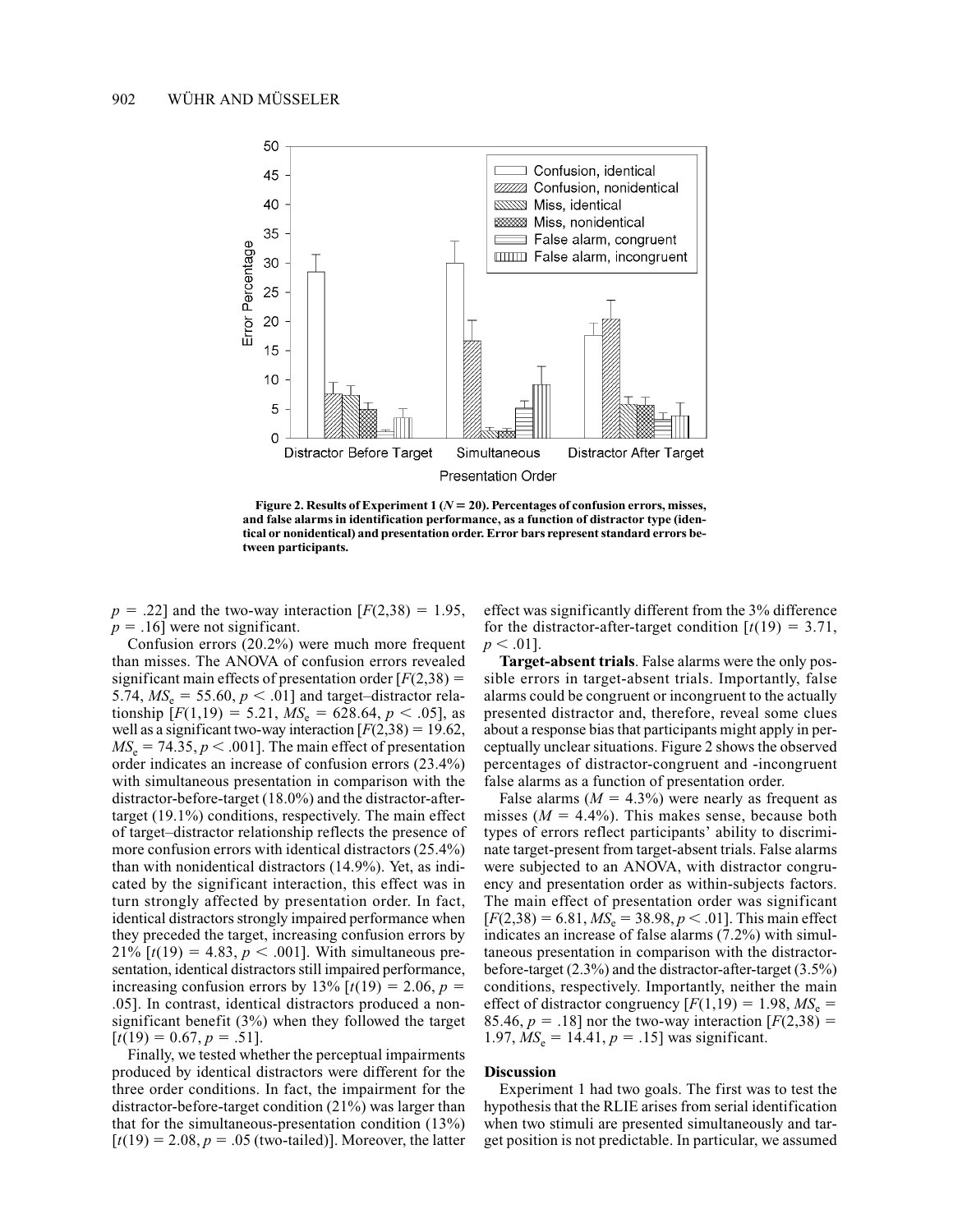that stimuli are identified in random order and that RB (i.e., RLIE) occurs in the 50% of trials with identical distractors in which the distractor is identified before the target. In the remaining 50% of the trials, in which the target is processed before the distractor, identical distractors should not impair target processing. To test this prediction, the effects of simultaneously presented distractors were compared with the effects of distractors that preceded the target. For the latter situation, we assumed that the distractor should always be identified before the target, and hence an identical distractor should almost always impair target identification.

The results of Experiment 1 confirm these predictions. We found significantly larger RB in the distractor-beforetarget condition than in the simultaneous-presentation condition. This finding suggests that the RLIE observed by Bjork and Murray (1977) is a case of RB that arises in about half of all trials with identical distractors, when the distractor is identified before the target. Also in accordance with the predictions, no effects were observed in the distractor-after-target condition.

The second goal of Experiment 1 was to investigate the role of response biases in the RLIE. According to C. W. Eriksen et al. (1981), the RLIE might result from participants' preference for reporting the alternative stimulus when only the distractor has been identified (distractor-opposite bias). To prevent our task from inducing this bias, identical and nonidentical distractors were equally frequent. Moreover, participants were not forced to report a target, but they could also report "no stimulus presented/perceived." Finally, we also analyzed whether false alarm rates, obtained only from distractoronly trials, were either congruent or incongruent with the distractor. Neither was the case. Therefore, we conclude that perceptual interference (RB) between identical stimuli, and not response bias, produced the effects observed in Experiment 1 (cf. Kanwisher et al., 1996). The next experiment investigated how knowledge of target position changes the effects of identical distractors.

# **EXPERIMENT 2**

Experiment 2 was identical to Experiment 1, except that distractor and target appeared at predictable locations in Experiment 2. For one half of the participants, the distractor always appeared above, and the target always below, fixation, whereas the reverse was true for the remaining participants. According to our account, an important precondition for the RLIE is that participants cannot predict the target position. When the target position is predictable, however, participants can focus attention upon the target position in advance. Moreover, when the target and the distractor appear simultaneously, focused attention will facilitate target identification, but distractors might be processed in parallel with the target if they are located close enough to it. When parallel processing takes place, however, identical distractors might facilitate and incompatible distractors inhibit target processing. As a result, for the simultaneous-presentation condition of Experiment 2, we expected better performance (*i.e.*, fewer errors) with identical than with nonidentical distractors.

The situation is different when the distractor precedes the target. In this case, knowing the target position might not prevent the distractor from being identified, because the appearance of a single distractor in an empty display might automatically grab attention (cf. Yantis, 1993), which might facilitate distractor identification. Therefore, a single distractor that precedes the target might cause RB, even though participants know that this stimulus is a distractor. As in Experiment 1, we analyzed false alarm rates as a function of distractor congruency in order to detect possible response biases. Finally, in accord with the results of Experiment 1, no effects were expected for the distractor-after-target condition.

#### **Method**

Participants. Twenty-four new participants (16 female) volunteered in the experiment. They ranged from 20 to 32 years in age (mean age  $= 23$ ).

Apparatus and Stimuli. Apparatus and stimuli were the same as in Experiment 1.

**Procedure.** Experiment 2 differed from Experiment 1 only in that both the target and the distractor appeared at constant (i.e., predictable) screen locations. For half of the participants, the target always appeared above fixation, whereas the distractor always appeared below fixation. For the other half, the opposite was true.

**Design.** The design of Experiment 2 was identical to that of Experiment 1.

## **Results**

The mean presentation times for the target were 35 msec  $(SD = 12$  msec), 32 msec  $(SD = 9$  msec), and 27 msec  $(SD = 9$  msec) for the distractor-before-target, simultaneous-presentation, and distractor-after-target conditions, respectively. A one-way ANOVA indicated significant differences between these conditions  $[F(2,46) =$ 33.78,  $MS_e = 11.78$ ,  $p < .001$ . Thus, in order to achieve approximately equal levels of identification performance, participants needed different amounts of time for processing targets presented after, simultaneously with, and before the distractor.

**Target-present trials.** Figure 3 shows the observed percentages of confusion errors and misses as a function of the two experimental factors. The percentages of confusion errors and misses were entered into separate 2  $\times$ 3 ANOVAs with target-distractor relationship and presentation order as within-subjects factors. The ANOVA of misses revealed no significant effects ( $F < 1$  for both main effects;  $F = 1.43$ ,  $p = .25$ , for the interaction).

Again, confusion errors  $(15.7%)$  were more frequent than misses  $(7.7\%)$ . An ANOVA of confusion errors revealed no effect of presentation order  $(F < 1)$ , but the main effect of target-distractor relationship  $[F(1,23) =$ 10.75,  $MS_e = 105.39, p < .01$ ] and the two-way interaction  $[F(2,46) = 19.26, MS_e = 78.20, p < .001]$  were significant. The main effect of target-distractor relationship reflects the presence of more confusion errors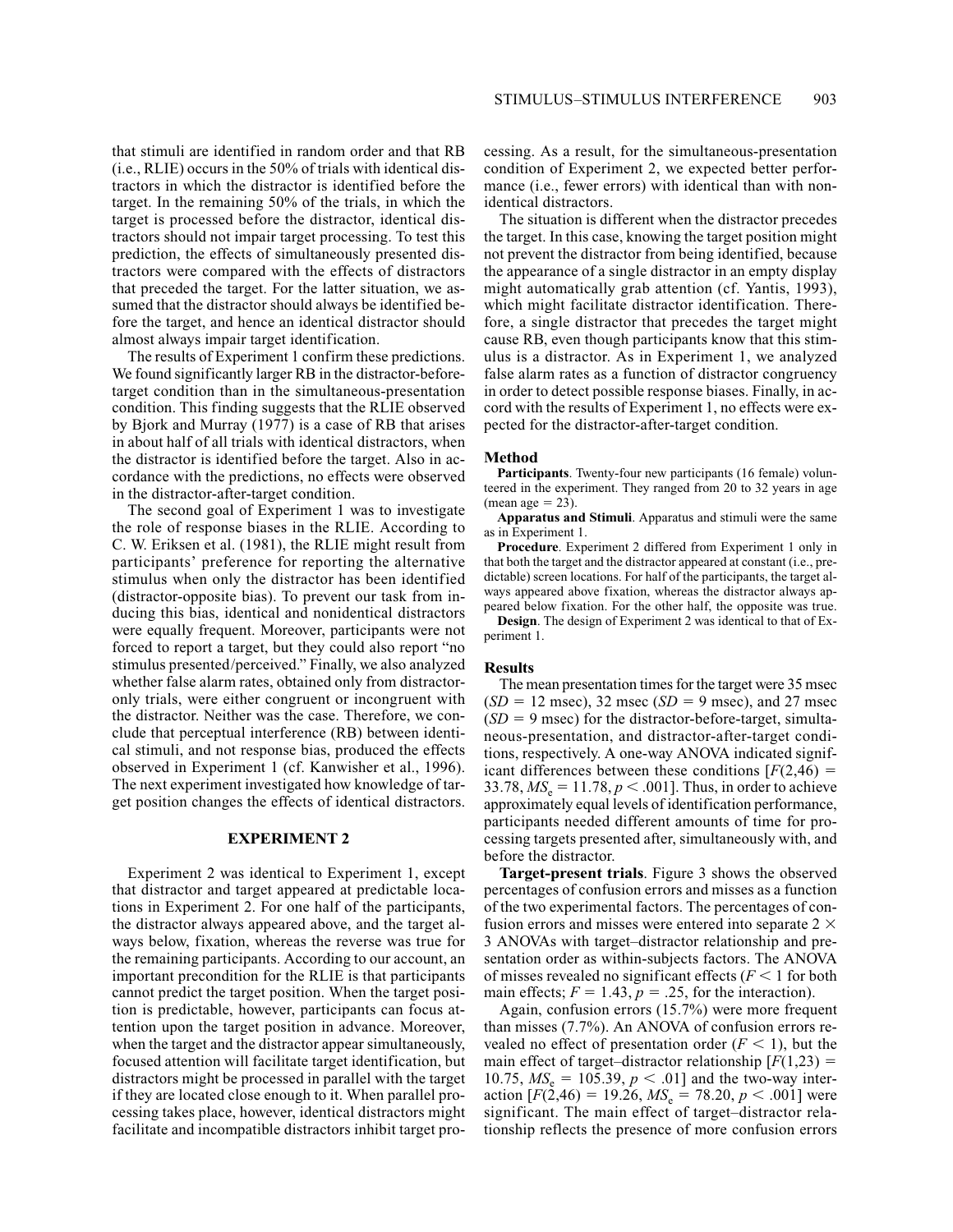

Figure 3. Results of Experiment 2 ( $N = 24$ ). Percentages of confusion errors, misses, and false alarms in identification performance, as a function of distractor type (identical or nonidentical) and presentation order. Error bars represent standard errors between participants.

with identical  $(18.5\%)$  than with nonidentical  $(12.9\%)$ distractors. This effect was strongly modulated by presentation order, as is indicated by the significant interaction. In fact, identical distractors strongly impaired performance when they preceded the target, increasing confusion errors by 18%  $[t(23) = 5.91, p < .001]$ . With simultaneous presentation, identical distractors slightly improved performance, decreasing confusion errors by a nonsignificant amount of 2%  $[t(23) = 0.55, p = .59]$ . Finally, when distractors followed the target, performance with identical and nonidentical distractors was indistinguishable  $[t(23) = 0.01, p = .99]$ .

Target-absent trials. Figure 3 also shows the observed percentages of distractor-congruent and -incongruent false alarms as a function of presentation order (between distractor and mask). Again, false alarms  $(5.1\%)$  were approximately as frequent as misses  $(7.7\%)$ . False alarms were subjected to an ANOVA, with distractor congruency and presentation order as within-subjects factors. Presentation order had no significant main effect  $[F(2,46) =$ 2.20,  $MS_e = 44.00$ ,  $p = .12$ , but the main effect of distractor congruency  $[F(1,23) = 4.29, MS_e = 18.80, p =$ .05] and the two-way interaction  $[F(2,46) = 8.38, MS_e =$ 14.99,  $p < .01$ ] were significant. The significant main effect indicates that distractor-congruent false alarms  $(5.8\%)$ were more frequent than distractor-incongruent false alarms (4.3%). This effect was only present, though, with simultaneous presentation of distractors and targets. In this case, distractor-congruent false alarms  $(8.3\%)$  were significantly more frequent than distractor-incongruent false alarms (3.2%)  $[t(23) = 5.05, p < .01]$ . In contrast, the percentages of distractor-congruent and -incongruent

false alarms, respectively, were not different in the two remaining presentation orders [for both,  $t(23) < 1.30$ ,  $p > .20$ ].

# **Discussion**

Experiment 2 investigated how predictability of the target and distractor locations might affect the pattern of results that was observed in Experiment 1 for unpredictable locations. As expected, when the distractor preceded the target, we still observed RB in Experiment 2. Thus, even when participants know that a single stimulus is a distractor, the sudden onset of this stimulus grabs attention and facilitates its identification. An identified distractor causes RB for subsequently presented identical targets.

For simultaneous presentation, predictions of the present experiment differed from those of Experiment 1. In Experiment 2, participants could focus attention upon the target location in advance, which should have facilitated the identification of a target that appeared simultaneously with a distractor. Yet the distractor might still have been processed in parallel with the target, leading to better performance with identical than with nonidentical distractors. In fact, we observed fewer errors with identical than with nonidentical distractors in the simultaneouspresentation condition, but this difference was not statistically significant. A possible reason for the absence of a significant effect is the relatively large spatial distance between target and distractor locations  $(\sim 3.2)$ <sup>o</sup>). Previous studies have shown that the FCE decreases with increasing spatial separation between target and distractor stimuli (e.g., B. A. Eriksen & C. W. Eriksen, 1974; Miller,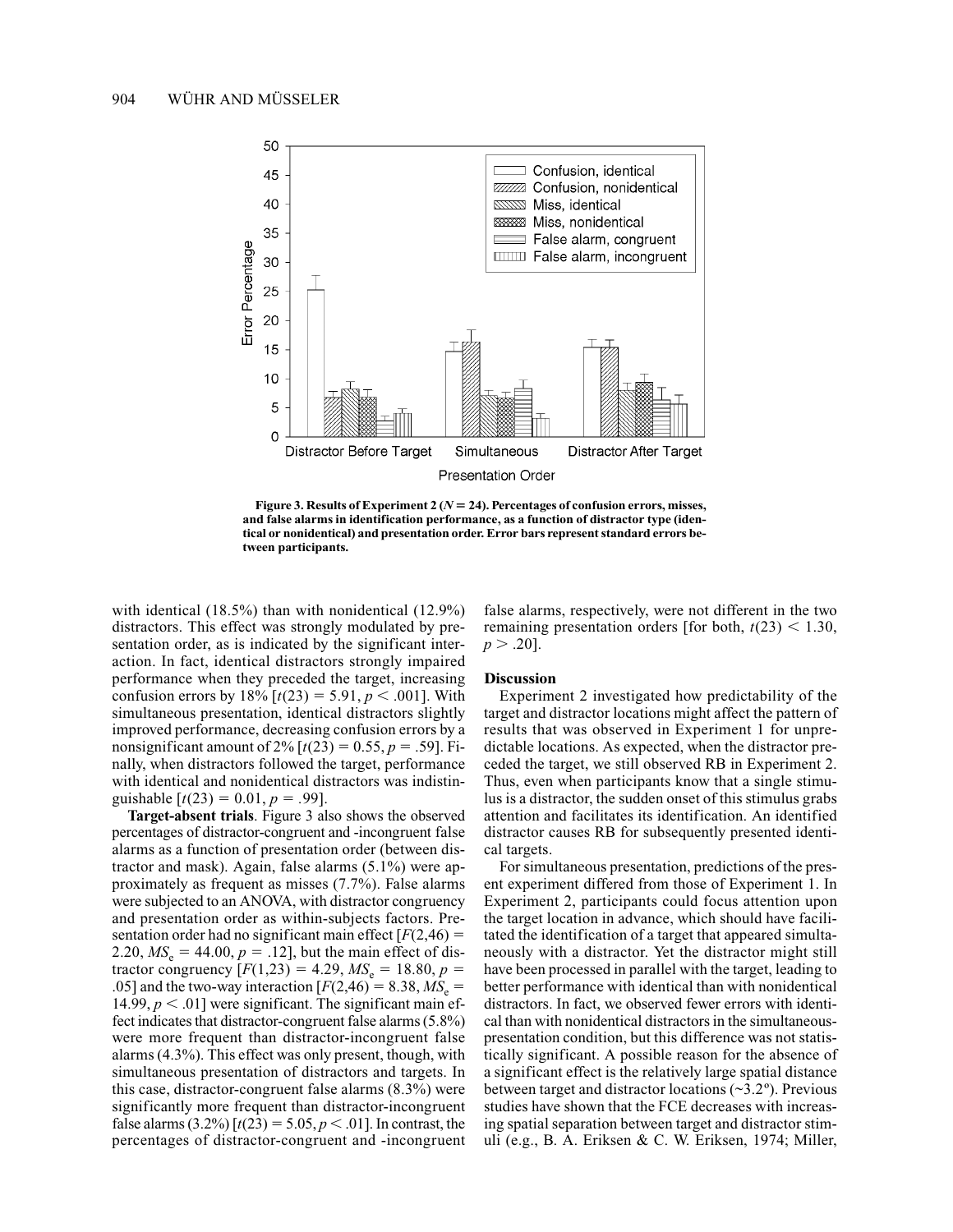1991). Therefore, significant effects might also occur in our task when the spatial separation between target and distractor is reduced, as was done in Experiment 3.

As in Experiment 1, our analyses of false alarm rates revealed no evidence for a distractor-opposite bias that might explain inferior performance with identical distractors. Surprisingly, however, participants produced more distractor-congruent than -incongruent false alarms for the simultaneous-presentation condition of Experiment 2. So far, we do not have an explanation for this effect. In sum, however, the results of the false alarm analyses support the conclusion that the negative effects of identical distractors are caused by perceptual interference and not by response strategies. The next experiment is basically a replication of Experiment 2 in which we reduced spatial target-distractor separation and added two neutral conditions.

# **EXPERIMENT 3**

Experiment 3 replicated Experiment 2 with a smaller target-distractor distance  $(\sim 1.6^{\circ})$ . This change should provoke better performance with identical than with nonidentical distractors in the simultaneous-presentation condition. Moreover, to be able to distinguish between facilitatory and inhibitory effects of the distractors, two baseline conditions were added. In one, the target was presented without a distractor. In the other, the target was presented with a neutral distractor that never appeared as a target. The distractor appeared either 280 msec before or simultaneously with the target. The distractor and target positions were constant—that is, predictable. We expected best performance in the baseline condition without distractor, because distractor stimuli are likely to produce filtering costs in target processing (Kahneman et al., 1983). When the distractor preceded the target, we expected RB—that is, more errors with identical than with neutral and incompatible (i.e., alternative target) distractors. The latter two conditions should not differ (cf. Bjork & Murray, 1977). With simultaneous presentation, we predicted superior performance with identical as compared with neutral distractors (i.e., a redundancy gain) and inferior performance with incompatible as compared with neutral distractors *(i.e., response competition)*.

# **Method**

Participants. Twenty-two new participants (17 female) volunteered in the experiment. They ranged from 17 to 42 years in age (mean age  $= 25$ ).

**Apparatus and Stimuli.** The same apparatus and stimuli were used as in the preceding experiments. Moreover, a third stimulus was introduced as a neutral distractor-that is, this stimulus never occurred as a target (see Figure 1D). Stimuli were presented 0.8° above and 0.8° below the fixation point.

Procedure. The procedure of Experiment 3 was the same as that in Experiment 2, except for the following changes: First, a target was presented in every trial. As a result, only confusion errors and misses, but not false alarms, were possible. Second, there were four target-distractor relationships: identical (distractor was same as target), incompatible (alternative target), neutral (distractor was never a target), and none (target presented alone). Third, there were only two orders of presenting the target and the distractor: Either the presentation of the distractor started 280 msec before the target or distractor and target were presented simultaneously. Fourth, the distractor was presented for the same brief period of time as the target. The first and the third changes were made in order to compensate for the increase in the number of trials caused by the introduction of two additional target-distractor relationship conditions. The fourth change was not expected to alter the qualitative pattern of results. If reducing the presentation duration of the distractor makes a difference at all, it should decrease the distractor's impact on target processing.

Note that the judgment screen was the same as in the preceding experiments. That is, the participants still had to choose between three alternative judgments (Target 1, Target 2, no target perceived). The no target perceived response was included because we did not want to force the participants to choose one of the targets when they had not identified anything. The other details of the procedure of Experiment 3 were identical to those of Experiment 2.

The experimental phase contained 10 blocks of 32 trials (4 distractors  $\times$  2 targets  $\times$  2 orders  $\times$  2 repetitions), yielding a total of 320 trials. The experimental phase was preceded by a practice phase consisting of 5 blocks of 16 trials. The whole experiment lasted 1 hour.

**Design.** Two independent variables were crossed in a  $4 \times 2$ within-subjects design. The first factor was distractor type (identical, incompatible, neutral, or none), and the second was presentation order (distractor before target or simultaneous presentation). Dependent variables were the percentages of misses and confusion errors.

# **Results**

Mean presentation times for the target were 39 msec  $(SD = 26$  msec) and 36 msec  $(SD = 25$  msec) for the distractor-before-target and simultaneous-presentation conditions, respectively. These two means were not significantly different  $[t(23) = 0.20, p = .84]$ . As in Experiment 2, presentation times for the distractor-beforetarget and simultaneous-presentation conditions were very similar, which is not surprising, because only one stimulus (*i.e.*, the target at the known location) had to be identified in both conditions. In contrast, presentation time had been higher for the simultaneous condition than for the distractor-before-target condition in Experiment 1 because both stimuli had to be identified (since target location was not known in advance), and this process was more difficult with simultaneous presentation.

Target-present trials. Percentages of misses and confusion errors were entered into separate  $4 \times 2$  ANOVAs, with distractor type and presentation order as withinsubjects factors. Overall, misses were very rare  $(M =$ 1.4%). This is not surprising, because participants knew that a target was always presented. The ANOVA of misses revealed no significant effects (all  $Fs < 1$ ).

Confusion errors  $(22.0\%)$  were much more frequent than misses. Figure 4 shows the observed percentages of confusion errors as a function of the two experimental factors. An ANOVA revealed no effect of presentation order  $[F(1,21) = 1.18, p = .289]$ , but the main effect of distractor type  $[F(3,63) = 18.27, MS_e = 77.30, p <$ .001] and the interaction  $[F(3,63) = 17.36, MS_e = 88.52,$  $p < .001$ ] were significant. The main effect of distractor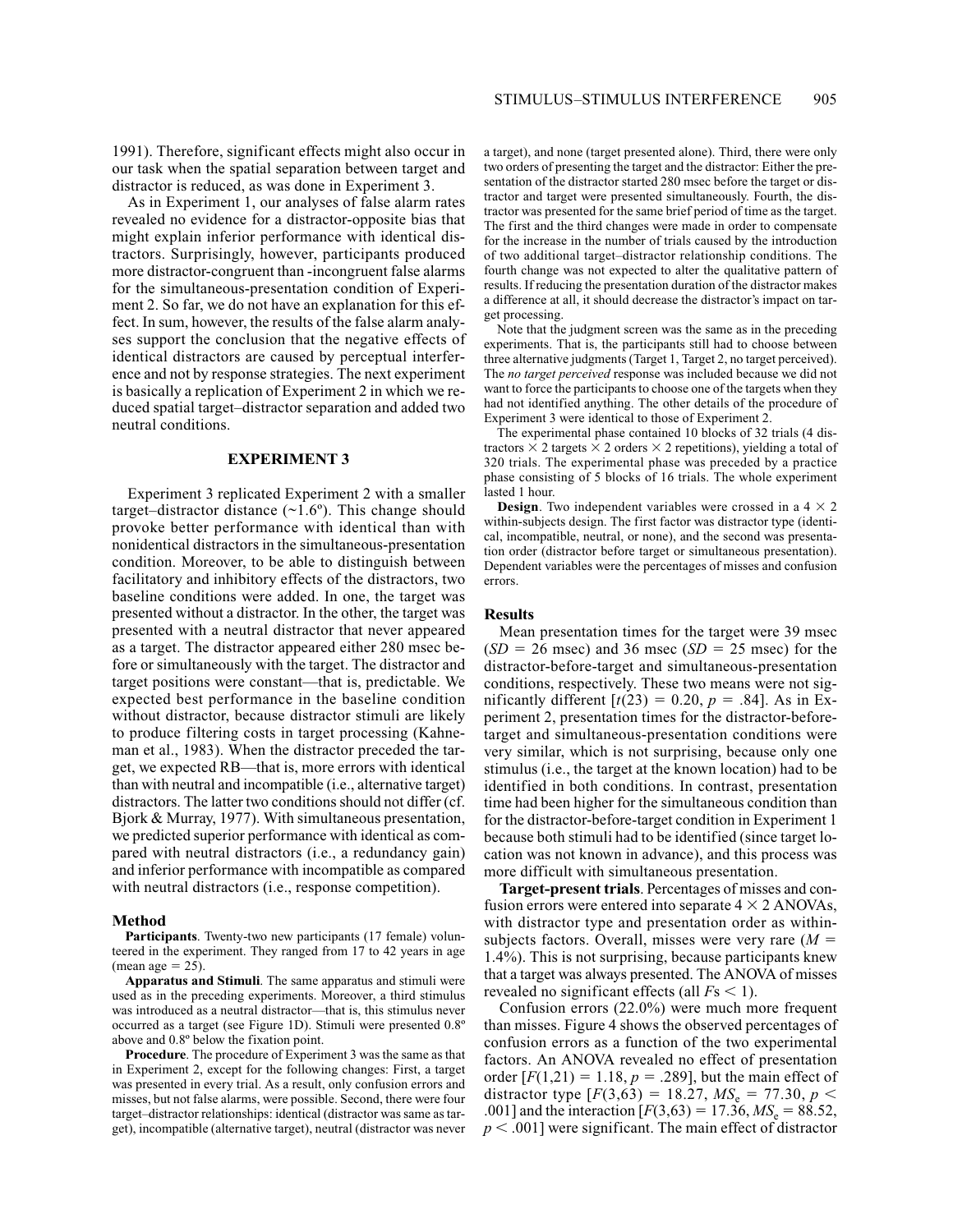

Figure 4. Results of Experiment 3 ( $N = 22$ ). Percentages of confusion errors in identification performance, as a function of distractor type (identical, incompatible, neutral, or none) and presentation order. Error bars represent standard errors between participants.

type indicates that, independent of presentation order, performance was best without a distractor (14.8% errors). A neutral distractor (21.3% errors) and an identical distractor (23.6% errors) produced intermediate performance, whereas an incompatible distractor (28.4% errors) produced the worst performance.

However, as indicated by the interaction, the effect of distractor type was strongly affected by presentation order. In fact, when the distractor preceded the target, identical distractors produced the worst performance  $(31.0\%$  errors), incompatible distractors  $(21.6\%$  errors) and neutral distractors (20.2% errors) produced intermediate performance, and no distractor produced the best performance (13.1% errors). In particular, identical distractors produced significantly more errors than were found in the incompatible-distractor  $[t(21) = 2.79, p <$ .05], neutral-distractor  $[t(21) = 3.19, p < .01]$ , and nodistractor  $[t(21) = 5.29, p < .001]$  conditions. In contrast, effects of incompatible distractors were not different from those of neutral distractors  $[t(21) = 0.61, p =$ .55], but the former condition did produce more errors than the no-distractor condition  $\lbrack t(21) = 4.28, p < .001 \rbrack$ .

A different picture emerged when the distractor and the target were presented simultaneously. Here an identical distractor (16.1% errors) allowed for performance as good as that found with no distractor  $(16.5\%)$ . Neutral distractors (22.4% errors) produced intermediate performance, and incompatible distractors  $(35.2\%)$  produced the worst performance. In particular, identical distractors produced as many errors as were found in the nodistractor condition  $[t(21) = 0.18, p = .86]$  and fewer errors than in either the neutral-distractor  $[t(21) = 2.50]$ ,

 $p < .05$  or incompatible-distractor  $\lceil t(21) = 5.52, p <$ .001] conditions. In contrast, incompatible distractors produced more errors than were found in either the nodistractor  $[t(21) = 4.78, p < .001]$  or neutral-distractor  $[t(21) = 5.91, p < .001]$  condition.

## **Discussion**

Experiment 3 compared the effects of a preceding distractor with those of a simultaneously presented distractor on the processing of a target at a predictable location. When the distractor preceded the target, only RB occurred—that is, more errors with identical than with either neutral or incompatible distractors. This result replicates those of Experiments 1 and 2 and shows that participants can hardly ignore a single stimulus, even when they know that this stimulus is a distractor. Moreover, the similarity between the results of Experiments 2 and 3 for the distractorbefore-target condition suggests that the duration of distractor presentation does not affect the pattern of results.

Yet for simultaneous presentation, the present experiment produced different results than did Experiment 2. In the present experiment, identical distractors facilitated processing of the target—that is, they elicited fewer errors than neutral distractors. Whether this redundancy gain is due to perceptual identity or response compatibility cannot be decided, however. Interestingly, performance with identical distractors was as good as that with targets presented alone. This result suggests that facilitation with identical distractors can outweigh the filtering costs imposed by the presentation of a distractor (cf. Fournier & Eriksen, 1990). In contrast with identical distractors, incompatible distractors (i.e., the alternative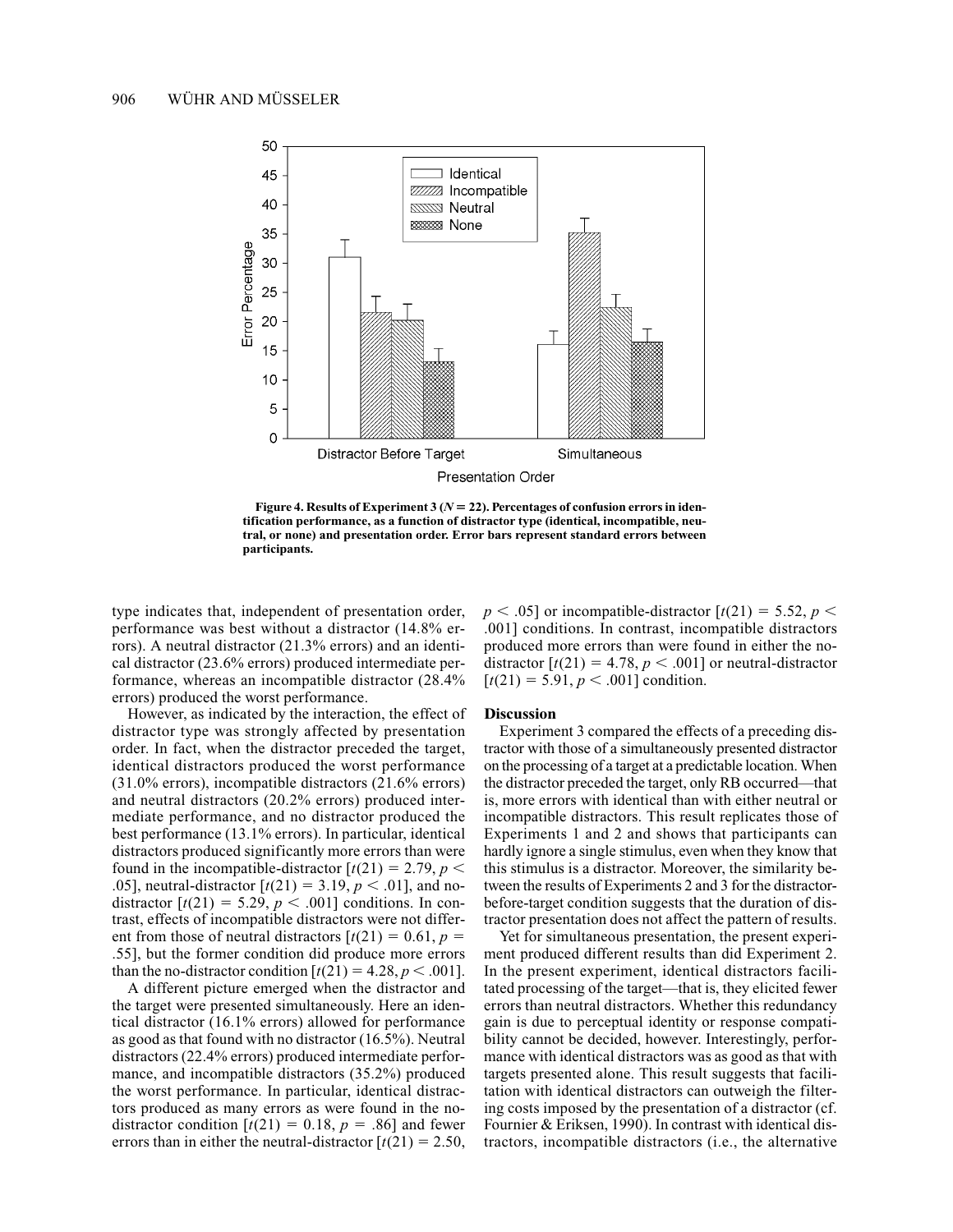target) interfered with target processing—that is, they elicited more errors than did neutral distractors. In other words, the simultaneous-presentation condition in Experiment 3 produced a typical FCE in identification accuracy for masked targets (cf. Keren & Boer, 1985). The absence of similar effects in Experiment 2 can thus be attributed to the larger target-distractor distance.

# **GENERAL DISCUSSION**

The major purpose of the present study was to identify the experimental conditions under which identical distractors facilitate or impair the identification of target stimuli, which should help clarify some existing discrepancies between several empirical phenomena and their explanations. The first discrepancy was identified between the RLIE, which has been attributed to a deficit in parallel encoding of identical stimuli (Bjork & Murray, 1977), and RB, which has been attributed to a deficit in serial encoding of identical stimuli (Kanwisher, 1987). The relationship between these effects was investigated in Experiment 1, in which participants could not predict the locations of a to-be-reported target stimulus and a not-to-be-reported distractor stimulus. In this experiment, identical distractors produced significantly greater impairments in target processing when the distractor preceded the target than when it appeared simultaneously with the target. In other words, RB was significantly larger than the RLIE. This result suggests that not only RB but also the RLIE results from serial identification of a distractor before the target, which should occur in about half of all trials with simultaneous presentation of distractor and target. On the basis of this result, we conclude that the RLIE is an instance of RB that can be attributed to a deficit in identifying identical stimuli in a brief period of time.

A second conflict is that between the RLIE and the FCE. The FCE denotes the observation that identical distractors facilitate target processing (redundancy gain), and incompatible distractors interfere with it, when the distractor and the target occur simultaneously (e.g., Fournier  $\&$ Eriksen, 1990). On the surface, this pattern of results seems incompatible with the RLIE. Three proposals have been made in order to resolve the discrepancy: The first was that it might relate to the use of different dependent variables. In particular, the claim has been that accuracy might be more sensitive to interference at early stages of visual processing, whereas RT might be more sensitive to interference at later (response-related) stages of processing. This proposal is clearly inconsistent with the results of the present Experiment 3 and with those of Keren and Boer (1985). Both studies have shown that identical stimuli can improve identification accuracy and that identification accuracy is sensitive to interference between incompatible stimuli, which is assumed to arise at later stages of visual processing. Thus, different dependent variables do not seem to be the solution.

The second proposal to resolve the discrepancy between the RLIE and the FCE was to attribute the RLIE to response bias. According to C. W. Eriksen et al. (1981), the task used by Bjork and Murray (1977) and by Santee and Egeth (1980) tempts participants to report the alternative stimulus when the distractor but not the target can be identified. To prevent such a distractor-opposite bias, we presented identical and nonidentical distractors equally frequently in Experiments 1 and 2. Moreover, participants had the possibility to report "no stimulus presented/ perceived." Nevertheless, we observed both RB for serially presented stimuli and the RLIE for simultaneously presented stimuli. In addition, we analyzed whether false alarms, which occurred in trials without target presentation, were congruent or incongruent to the distractor, and we found no evidence for a distractor-opposite bias. In sum, our results support the conclusion that neither RB nor the RLIE is produced by response strategies (cf. Anderson & Neill, 2002; Neill, Neely, Hutchison, Kahan, & VerWys, 2002). Rather, we attribute these effects to deficits in perceptual encoding of identical stimuli (see Anderson & Neill, 2002; Johnston, Hochhaus, & Ruthruff, 2002; and Neill et al., 2002, for similar conclusions).

Keren and Boer (1985) suggested a third proposal to resolve the conflict between the RLIE and the FCE, a solution that referred to the knowledge of the target position. These authors were also able to demonstrate that the RLIE disappears, or even reverses, when participants can predict the target position. Together, the results of Keren and Boer's and our experiments show that the RLIE with simultaneous presentation of stimuli only arises when the participants do not know the target position in advance. In this situation, participants must identify both stimuli, because each of them could be the target. However, Keren and Boer assumed that two simultaneously presented stimuli are always processed in parallel, whether the target position is known in advance or not. Accordingly, these authors explained the disappearance of the RLIE with predictable target locations by assuming that participants focus attention on the target position in advance, which reduces or eliminates the effects of distractors on perceptual processing of the target. Yet this account is incompatible with the fact that with predictable target locations, identical distractors can produce redundancy gains that are—at least partly—attributed to interactions at a perceptual level (e.g., Fournier & Eriksen, 1990; Taylor, 1977).

The discrepancies can only be resolved if we assume that predictability of the target location does not eliminate cross talk between distractor and target processing at perceptual levels, but only abolishes the necessity to identify the distractor. The necessity to identify both stimuli (*i.e.*, distractor and target) with unpredictable target locations enforces serial identification in random order. Previous studies have revealed evidence that the identification of complex visual stimuli proceeds serially, by attending serially to stimulus positions (e.g., Treisman & Gelade, 1980; Woodman & Luck, 2003). With a predictable target location, however, distractors are processed in parallel with the target if the distractors are presented spatially close to the target. With parallel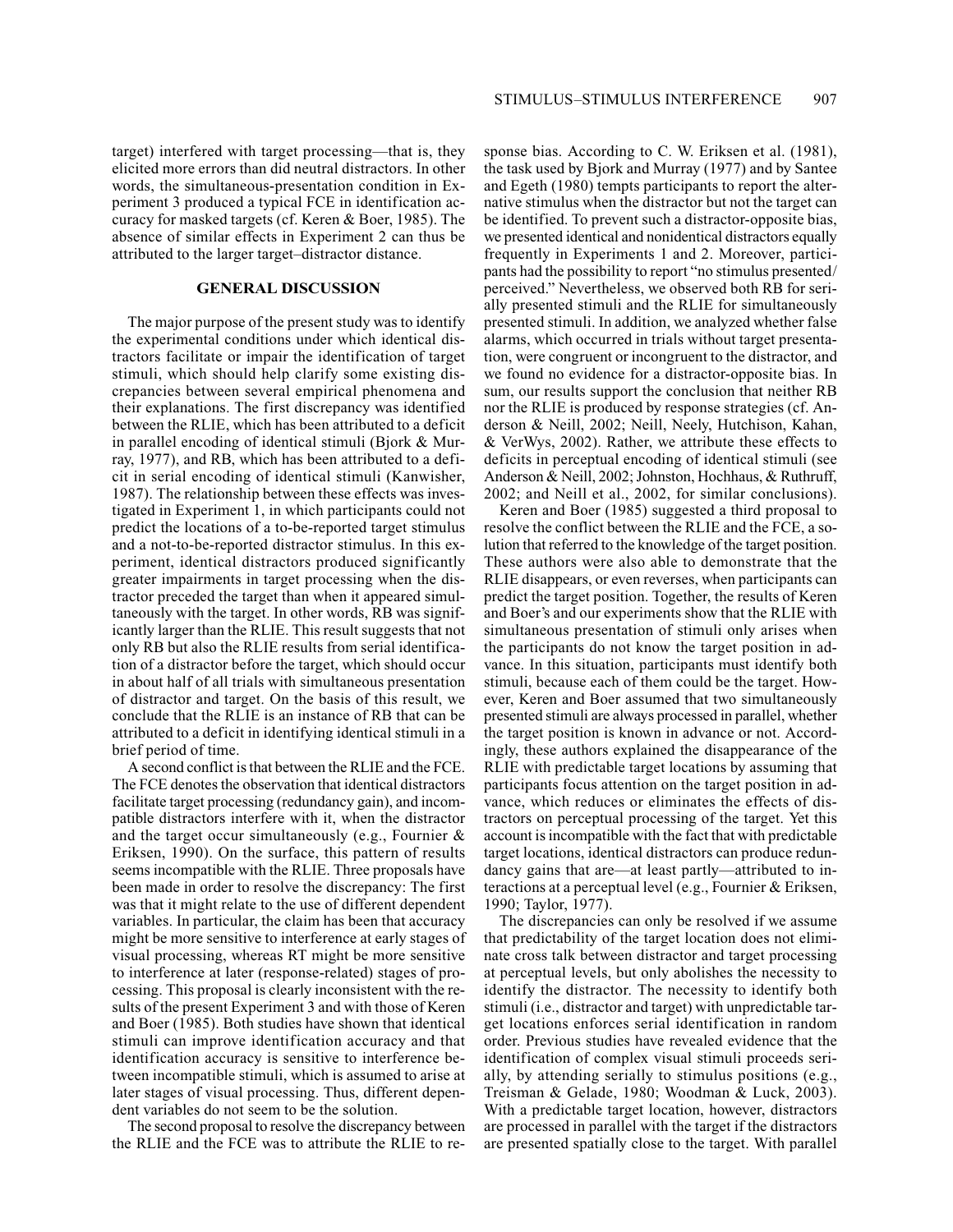processing, identical distractors facilitate performance, whereas incompatible distractors impair performance (Experiment 3). However, because distractors are (almost) never completely identified *before* the target, RB does not occur in this situation. Accordingly, our account implies that the cause of RB must arise during a rather late stage of stimulus (i.e., distractor) processing, or even after stimulus identification has been completed.

Another interesting finding of the present study is that identical distractors caused substantial RB for target stimuli, even though the distractors never had to be reported. Even more, in Experiments 2 and 3, the distractors could have been completely ignored, because participants knew the constant target position in advance, and they were in fact explicitly told to ignore the distractor stimulus. Nevertheless, distractors preceding the target by not more than 280 msec markedly impaired the identification of identical targets. This result suggests that even an irrelevant stimulus, which does not have to be processed at all, can cause RB for subsequently presented stimuli when the distractor is sufficiently salient and there is enough time to identify it. This conclusion is inconsistent with the—implicit or explicit—assumption of several authors that only stimuli that have to be identified and/or reported are tokenized (e.g., Epstein & Kanwisher, 1999; Kanwisher, 1987).

In summary, the present study has revealed evidence contrary to the ideas that the RLIE is caused by parallel processing of two identical stimuli (Bjork & Murray, 1977; Keren & Boer, 1985) and is due to response strategies of the participants (C. W. Eriksen et al., 1981). Rather, the RLIE seems to arise from serial identification of two identical stimuli and, therefore, can be interpreted as an instance of RB. When processed in parallel with a target, identical stimuli produce redundancy gains, whereas incompatible stimuli produce response competition. Therefore, the present study has provided a step toward a better understanding of the mechanisms involved in producing cross talk between visual stimuli that are being processed concurrently.

Yet, open questions still remain. A first question is whether the present results could be replicated with nameable stimuli (e.g., letters) and vocal responses. A second relates to possible dissociations between speed and accuracy (cf. Johnston et al., 2002; Santee & Egeth, 1982). For experimental conditions with predictable locations and simultaneous presentation of distractor and target, similar studies using RT as the main dependent variable exist, and these studies have revealed results similar to our accuracy results. For experimental conditions with unpredictable locations, however, comparable RT studies are lacking. We are currently working on resolving these issues.

## **REFERENCES**

- ANDERSON, C. J., & NEILL, W. T. (2002). Two Bs or not two Bs? A signal detection theory analysis of repetition blindness in a counting task. Perception & Psychophysics, 64, 732-740.
- ARMSTRONG, I. T., & MEWHORT, D. J. K. (1995). Repetition deficit in

rapid-serial-visual-presentation displays: Encoding failure or retrieval failure? Journal of Experimental Psychology: Human Perception & Performance, 21, 1044-1052.

- BAVELIER, D., & POTTER, M. C. (1992). Visual and phonological codes in repetition blindness. Journal of Experimental Psychology: Human Perception & Performance, 18, 134-147.
- BJORK, E. L., & MURRAY, J. T. (1977). On the nature of input channels in visual processing. Psychological Review, 84, 472-484.
- CHUN, M. M. (1997). Types and tokens in visual processing: A double dissociation between the attentional blink and repetition blindness. Journal of Experimental Psychology: Human Perception & Performance, 23, 738-755.
- EGETH, H. E., & SANTEE, J. L. (1981). Conceptual and perceptual components of interletter inhibition. Journal of Experimental Psychology: Human Perception & Performance, 7, 506-517.
- EPSTEIN, R., & KANWISHER, N. (1999). Repetition blindness for locations: Evidence for automatic spatial coding in an RSVP task. Journal of Experimental Psychology: Human Perception & Performance, 25, 1855-1866.
- ERIKSEN, B. A., & ERIKSEN, C. W. (1974). Effects of noise letters upon the identification of a target letter in a nonsearch task. Perception & Psychophysics, 16, 143-149.
- ERIKSEN, C. W., & ERIKSEN, B. A. (1979). Target redundancy in visual search: Do repetitions of the target within the display impair processing? Perception & Psychophysics, 26, 195-205.
- ERIKSEN, C. W., MORRIS, N., YEH, Y.-Y., O'HARA, W., & DURST, R. T. (1981). Is recognition accuracy really impaired when the target is repeated in the display? Perception & Psychophysics, 30, 375-385.
- ERIKSEN, C. W., & SCHULTZ, D. W. (1979). Information processing in visual search: A continuous flow conception and experimental results. Perception & Psychophysics, 25, 249-263.
- ESTES, W. K. (1972). Interactions of signal and background variables in visual processing. Perception & Psychophysics, 12, 278-286.
- ESTES, W. K. (1974). Redundancy of noise elements and signals in visual detection of letters. Perception & Psychophysics, 16, 53-60.
- FAGOT, C., & PASHLER, H. (1995). Repetition blindness: Perception or memory failure? Journal of Experimental Psychology: Human Perception & Performance, 21, 275-292.
- FLOWERS, J. H., & WILCOX, N. (1982). The effect of flanking context on visual classification: The joint contribution of interactions at different processing levels. Perception & Psychophysics, 32, 581-591.
- FOURNIER, L. R., & ERIKSEN, C. W. (1990). Coactivation in the perception of redundant targets. Journal of Experimental Psychology: Human Perception & Performance, 16, 538-550.
- JOHNSTON, J. C., HOCHHAUS, L., & RUTHRUFF, E. (2002). Repetition blindness has a perceptual locus: Evidence from online processing of targets in RSVP streams. Journal of Experimental Psychology: Human Perception & Performance, 28, 477-489.
- KAHNEMAN, D., TREISMAN, A., & BURKELL, J. (1983). The cost of visual filtering. Journal of Experimental Psychology: Human Perception & Performance, 9, 510-522.
- KANWISHER, N. G. (1987). Repetition blindness: Type recognition without token individuation. Cognition, 27, 117-143.
- KANWISHER, N. G. (1991). Repetition blindness and illusory conjunctions: Errors in binding visual types with visual tokens. Journal of Experimental Psychology: Human Perception & Performance, 17, 404-421.
- KANWISHER, N. G., KIM, J. W., & WICKENS, T. D. (1996). Signal detection analyses of repetition blindness. Journal of Experimental Psychology: Human Perception & Performance, 22, 1249-1260.
- KANWISHER, N. G., & POTTER, M. C. (1990). Repetition blindness: Levels of processing. Journal of Experimental Psychology: Human Perception & Performance, 16, 30-47.
- KEREN, G., & BOER, L. C. (1985). Necessary conditions for repeatedletter inferiority: The role of positional uncertainty. In M. I. Posner & O. S. M. Marin (Eds.), Attention and performance XI (pp. 601-612). Hillsdale, NJ: Erlbaum.
- KINCHLA, R. A. (1992). Attention. Annual Review of Psychology, 43, 711-742.
- LUO, C. R., & CARAMAZZA, A. (1995). Repetition blindness under minimum memory load: Effects of spatial and temporal proximity and